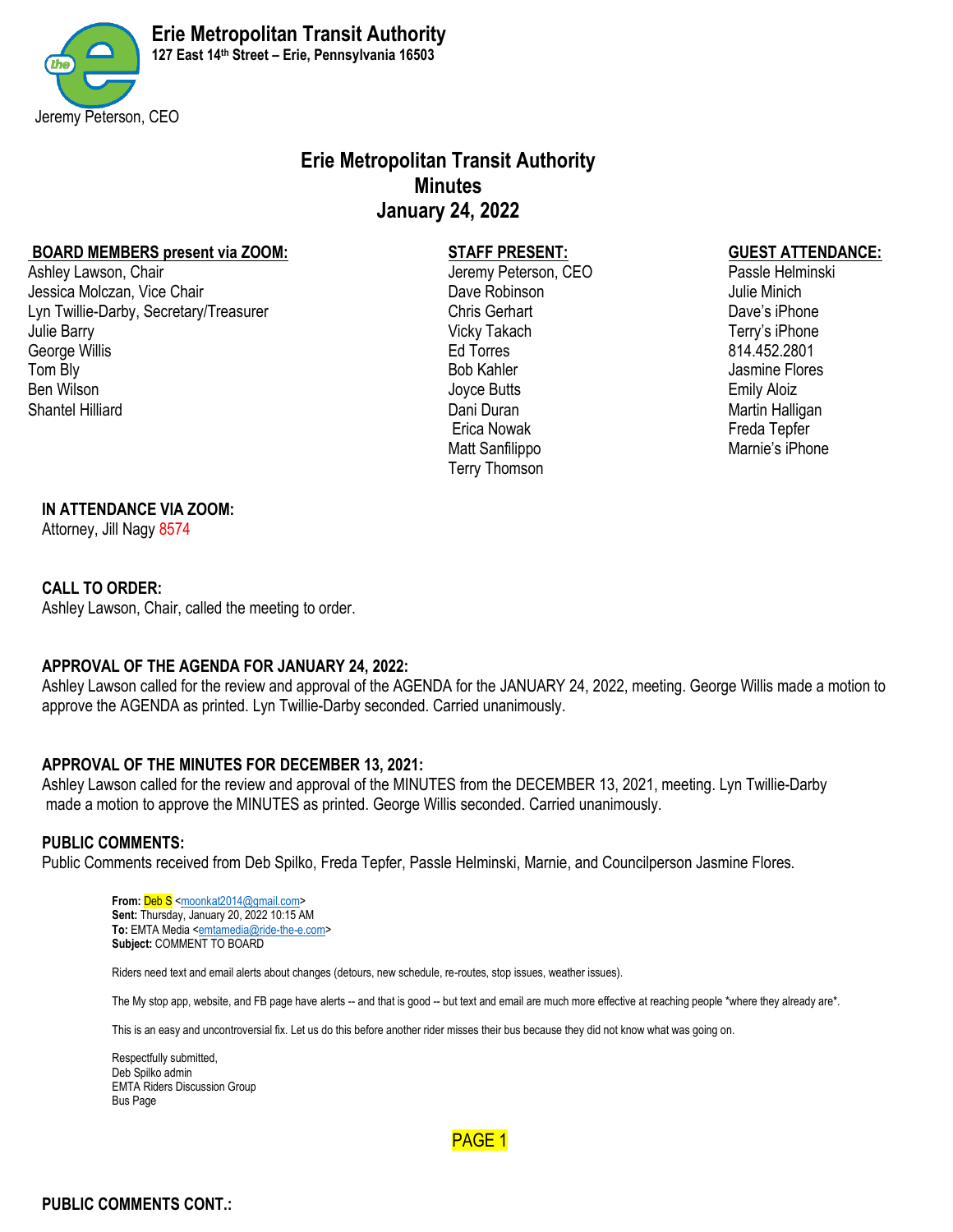Freda Tepfer reported that her friend did not get the Zoom link after requesting it. Her friend was unable to get a route due to the route change and no notifications went out. Ed Torres took her call and was very responsive to her needs. Ed Torres will speak with the Dispatchers. Freda Tepfer asked the Board to restore Sunday service.

Passle Helminski reported MATP, and E & D meeting.

Marnie reported she waited an hour and a half for bus that did not come due to route change.

Councilperson Jasmine Flores reported the bus system needs to be more rider friendly.

#### **CEO REPORT:**

Jeremy Peterson reported the following issues and projects he has been involved with since the last Board Meeting.

-Ribbon Cutting Ceremony June 14<sup>th</sup>.

-Meeting with Senator Casey

-Meeting with CEOs from Northwest Transit area to review Infrastructure bill on the \$72 Million dollar project, TOD space, build out funds, and strategic plan.

-HR Director vacancy. Search for a new HR Director underway.

#### **SOLICITOR'S REPORT:**

Report to be handled in the Executive Session.

#### **COMMITTEE REPORTS**

#### **EXECUTIVE COMMITTEE:**

No report.

#### **FINANCE COMMITTEE:**

Vicky Takach provided the following update.

-December Financials provide in the Board packets.

#### **FIXED Route Balance Sheet.**

-Cash - down 1.2 million

-No state funds received in the month of December.

-Payments from PennDOT were restructure this year. EMTA will receive nine (9) payments instead of twelve (12) even payments. -Receivables - Grants has decreased from the prior month.

-EMTA received 656,000 from the State in December. Majority of those funds went for payment on the new LIFT (Paratransit) buses.

-Prepaid Expenses increased from the prior month.

-P & L insurance renews in December.

-Total assets \$74 million**.**

-Accounts Payable decreased due to receiving grant funds for capital allowing us to pay for the LIFT (Paratransit) buses.

-Grant Advances decreased related to not receiving State funds.

# -Total liabilities \$26 million**.**

## **FIXED Route Income Statement.**

-Revenue YTD \$608,000. Last year \$610,000. -Expenses YTD less depreciation is \$8.1 million. 7.4 million last year. -Deficit YTD \$7.5 million. Last year \$6.8 million

#### **LIFT Balance Sheet.**

-LIFT cash down.

-Receivable – Grants additional Medical Assistance funds that have been paid in advance resulting in a negative figure. -Prepaid Expense increased due to the Property and Liability Insurance renewal.

-Total Assets is \$28 million.

-Accounts Payable decreased.

-Total Liabilities \$442,000.

#### **LIFT Income Statement.**

-Revenue is \$1.6 million. Last year \$1.1 million. -Expenses were \$2.3 million. Last year \$2 million. -LIFT deficit is \$721,000. Last year \$862,000

#### **INTERMODAL.**

-Revenue YTD \$119,000. -Expenses YTD \$130,000 -Operating loss of \$10,800 due to additional repairs.